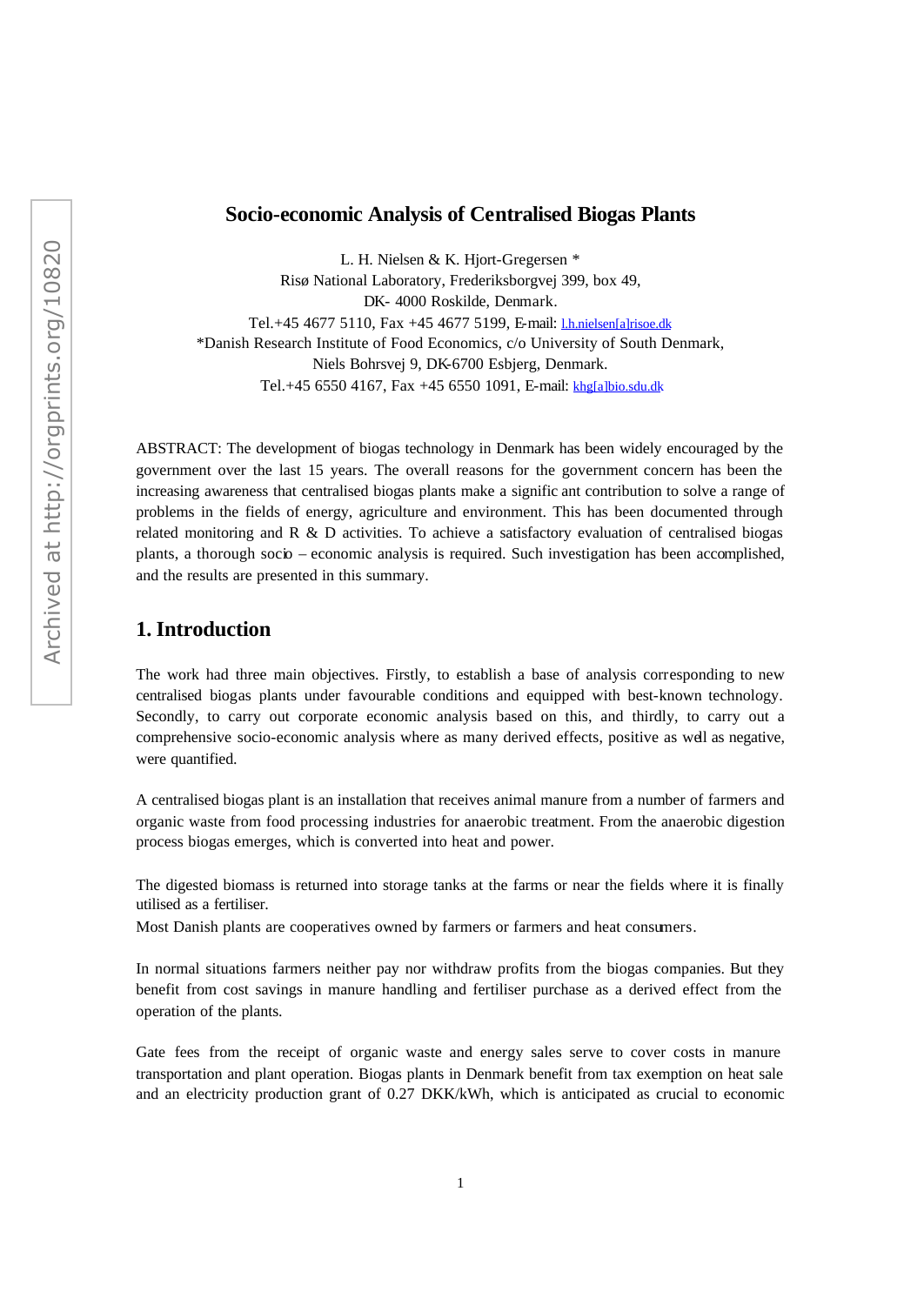feasibility under Danish conditions. Figure 1. shows the structure of the centralised biogas plant concept.





# **2. Corporate economic analysis**

The main focus has been on clarifying possible economy of scale and to identify break-even points for a number of key parameters.

The analysis included three plant sizes with per day treatment capacities of 300, 550 and 800 m<sup>3</sup> biomass. In Table 2.1 investment and production costs are presented for the mentioned plant categories. Figures are presented per m<sup>3</sup> biomass treated per year.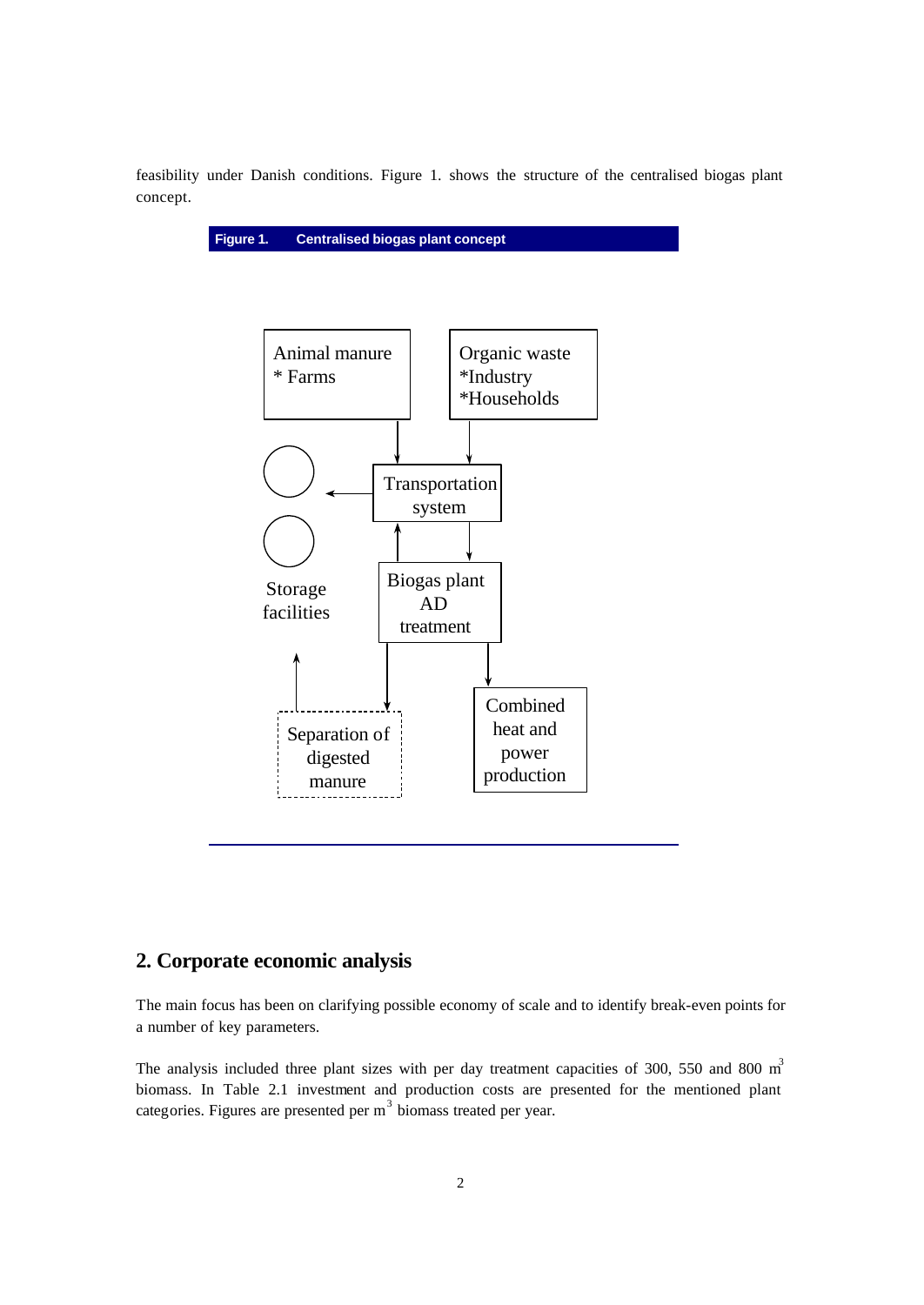| <b>Table 2.1.</b><br>Investment and production costs                                                  |                |                |                |
|-------------------------------------------------------------------------------------------------------|----------------|----------------|----------------|
| Per day treatment capacity, m <sup>3</sup>                                                            | 300            | 550            | 800            |
| Investment costs DKK per m <sup>3</sup> biomass treated per year                                      | 405            | 325            | 272            |
| Production costs<br>-Transport<br>-Biogas plant<br>DKK per m <sup>3</sup> biomass treated<br>per year | 16<br>53<br>69 | 16<br>41<br>57 | 18<br>35<br>53 |

It appears from Table 2.1 that considerable economy of scale was found in investment costs and in production costs in the biogas plant itself. In transportation costs, the effect was found to be slightly negative, as transportation distances increase, when the amount of biomass treated is expanded.

All existing centralised biogas plants in Denmark receive industrial organic waste in order to increase biogas production. It is generally accepted that the admixture of waste is crucial to economic feasibility of the plants. Table 2.2 shows the break-even points of waste admixture and biogas yield based on Danish conditions.

Key preconditions for the calculations

| Gas yield from organic waste: | $75 \text{ m}^3$ biogas per m <sup>3</sup> waste  |
|-------------------------------|---------------------------------------------------|
| Slurry                        | $22 \text{ m}^3$ biogas per m <sup>3</sup> slurry |
| Biogas sales price            | 2 DKK per m <sup>3</sup> biogas (0,27 $\oplus$ )  |
| Investment grants             | $0\%$                                             |

| Table 2.2. | Break-even levels of waste admixture and biogas yields                                                            |          |          |          |
|------------|-------------------------------------------------------------------------------------------------------------------|----------|----------|----------|
|            | Per day treatment capacity, m <sup>3</sup>                                                                        | 300      | 550      | 800      |
|            | Break even level of waste admixture, %<br>Break even biogas yield, m <sup>3</sup> biogas / m <sup>3</sup> biomass | 21<br>34 | 13<br>27 | 10<br>25 |

The variation in the break even level of waste admixture and biogas yield level reflect the abovementioned economy of scale. The table also shows that a plant based solely on manure will not be economically feasible under Danish conditions, as the level of biogas production will not correspond to the costs of running the plant.

#### **2.1. Corporate Economic Conclusions**

Centralised Biogas plants are economically feasible under Danish preconditions without investment grants if gas yields of 25-34  $m<sup>3</sup>$  biogas per  $m<sup>3</sup>$  biomass treated are obtained. These levels can normally be achieved by waste admixing rates of 10-21 % of total biomass amount treated. The specific waste ratio required depends on the treatment capacity of the plant, as considerable economy of scale has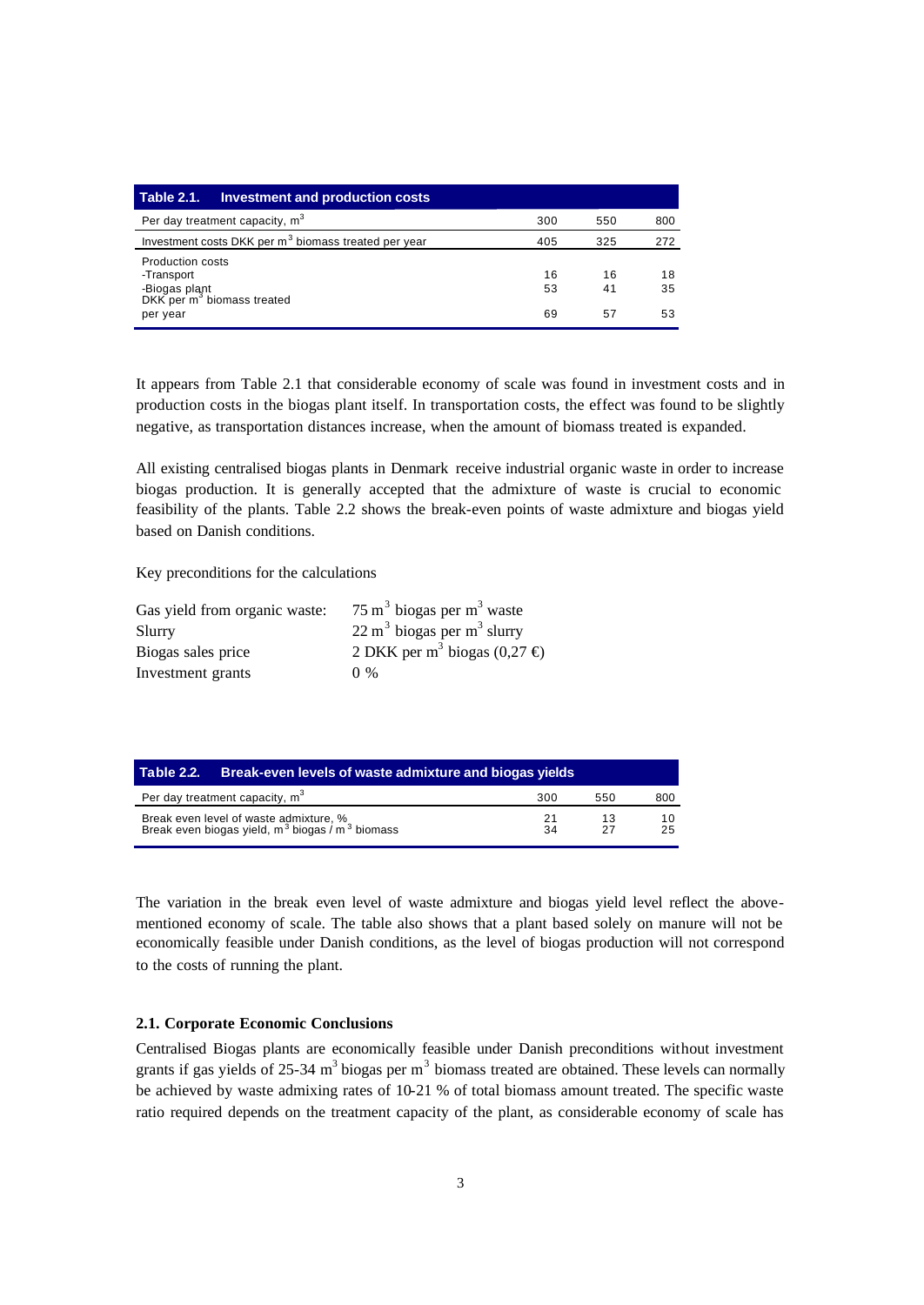been found. The analysis has not given evidence that biogas production based solely on liquid manure is economically feasible under Danish preconditions. Calculations indicate that a treatment fee of 14  $DKK/m<sup>3</sup>$  manure would balance economy, if paid by the farmers, and no organic waste was supplied.

## **3. Socio – economic analysis**

As mentioned Danish Plants benefit from tax exemption and production grants. In the socio economic analysis this must be excluded. That explains why one plant scenario may be feasible in the corporate economic analysis, and not feasible in the socio-economic analysis. Conventional economic analyses and corporate investment analyses of projects do not take into proper account so-called externalities. Externalities or external effects do neither imply expense nor income elements for the corporate or private investor. However, externalities are important economic effects seen from a welfare-economic point of view, and in socio-economic analyses, since these derived costs or benefits will accrue to some members of the society.

The socio economic analysis looks at the project or activity in question from the point of view of the society in its entirety. A project may inflict burdens or contribute gains for the society e.g. concerning employment, pollution of the environment etc. relative to the reference activity or a 'business as usual' situation, which must be taken into account when evaluating a project from the point of view of the society. Many actors and sectors in the economy may be influenced from the project. Including such consequences in the welfare economic analysis is important.

Biogas projects have implications not only in the agricultural sector, but in the industrial and energy sectors as well, and among the environmental consequences, mitigation of pollution, green house gas (GHG) emission reduction and reduced eutrophic ation of ground water etc. are important external effects.

#### **3.1. Approach**

The present socio-economic analysis is carried out at different levels, where the levels in succession take into account still further of the external effects related to the biogas scheme. Four levels have been chosen for the analysis. Termed Result 0,1,2,3 these differ according to which socio-economic elements and externalities that are included in the analysis: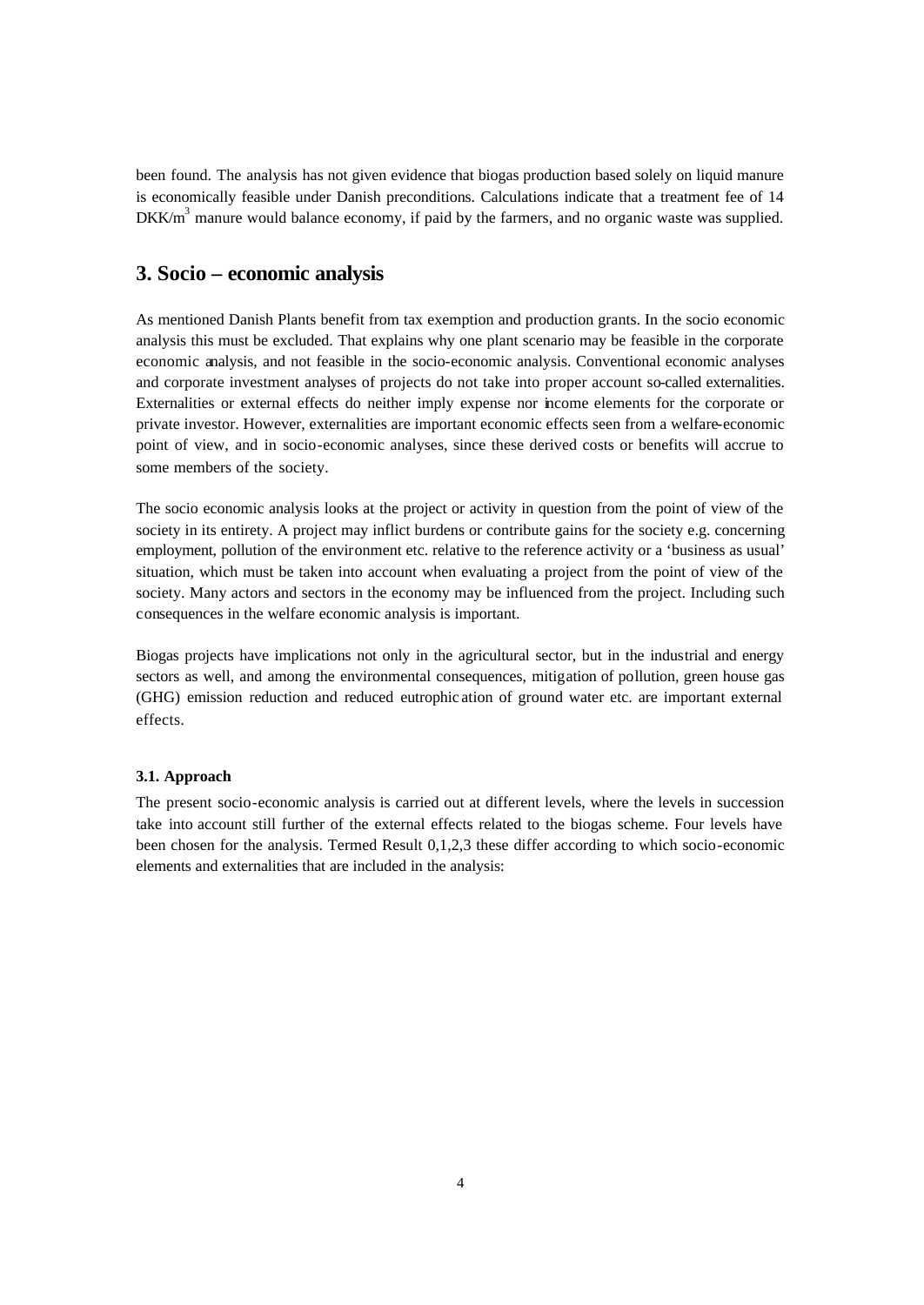Analyses at higher levels include all effects from lower levels. This hierarchy is shown in table 3.1 below.

| <b>Table 3.1.</b>                                              | Socio-economic aspects included split on levels (termed Result<br>0,1,2,3) of the analysis                                                                |                                                    |                                                    |                                                    |                                                    |
|----------------------------------------------------------------|-----------------------------------------------------------------------------------------------------------------------------------------------------------|----------------------------------------------------|----------------------------------------------------|----------------------------------------------------|----------------------------------------------------|
| Level of analysis                                              | Socio-economic analysis of biogas plants                                                                                                                  | Res. 0                                             | Res. 1                                             | Res. 2                                             | Res. 3                                             |
| Aspects included:                                              |                                                                                                                                                           |                                                    |                                                    |                                                    |                                                    |
| Energy and resources:                                          | Value of energy production (Biogas, electricity)<br>Capacity savings related to the natural gas grid                                                      | R <sub>0</sub><br>R <sub>0</sub>                   | R <sub>0</sub><br>R <sub>0</sub>                   | R <sub>0</sub><br>R <sub>0</sub>                   | R0<br>R0                                           |
| Environment                                                    | Value of GHG reduction $(CO^2, CH_4, N^2O$ -reduction)<br>Savings related to organic Waste treatment<br>Value of reduced N-eutrophication of ground water |                                                    | R <sub>1</sub>                                     | R <sub>2</sub><br>R <sub>1</sub><br>R <sub>2</sub> | R <sub>2</sub><br>R <sub>1</sub><br>R <sub>2</sub> |
| Agriculture                                                    | Storage, handling and distribution of liquid manure<br>Value of improved fertiliser value<br>Value of reduced obnoxious smells                            |                                                    | R <sub>1</sub><br>R <sub>1</sub>                   | R <sub>1</sub><br>R <sub>1</sub>                   | R <sub>1</sub><br>R1<br>R3                         |
| Investments and O&M-costs<br><b>Investments. Biogas Plants</b> | O & M of Biogas Plants, incl. CHP units for process heat<br>Investments and O & M for liquid manure transport                                             | R <sub>0</sub><br>R <sub>0</sub><br>R <sub>0</sub> | R <sub>0</sub><br>R <sub>0</sub><br>R <sub>0</sub> | R <sub>0</sub><br>R <sub>0</sub><br>R <sub>0</sub> | R0<br>R0<br>R0                                     |
| $O& M = Operation$ and maintenance.                            |                                                                                                                                                           |                                                    |                                                    |                                                    |                                                    |

As seen from table 3.1 "Result 0" do not include externalities in the socio-economic analysis, and benefits concern the energy production from the plant only. Analyses at the higher levels, however, take externalities into account, and further cost and benefit elements enter the analysis. Thus, the socio-economic levels of analysis are characterised by:

- *Result 0*: Energy production (biogas and electricity) from biogas plants. Externalities are not included.
- *Result 1*: Benefits in agriculture and industry are added to the analysis.
- *Result 2*: Environmental externalities concerning GHG emission ( $CO_2$ ,  $CH_4$ , N<sub>2</sub>O-emission) and N-eutrophication of ground water are furthermore included.
- *Result 3*: A monetised value of reduced obnoxious smells from digested biomass is moreover included in the socio-economic analysis.

The aspects included in table 3.1 are quantified for the analysis. Considerable effort has been put into the assessment of the biogas scheme externalities. However, important further external effects have not been quantified and monetised for the analysis due to lack of data. Among such aspects can be mentioned:

- Increased flexibility in agriculture and options for extending production at farms associated to biogas plants.
- Effect for the security of energy supplies.
- Veterinary aspects are not well documented.
- Employment effects and effects for the trades and industries.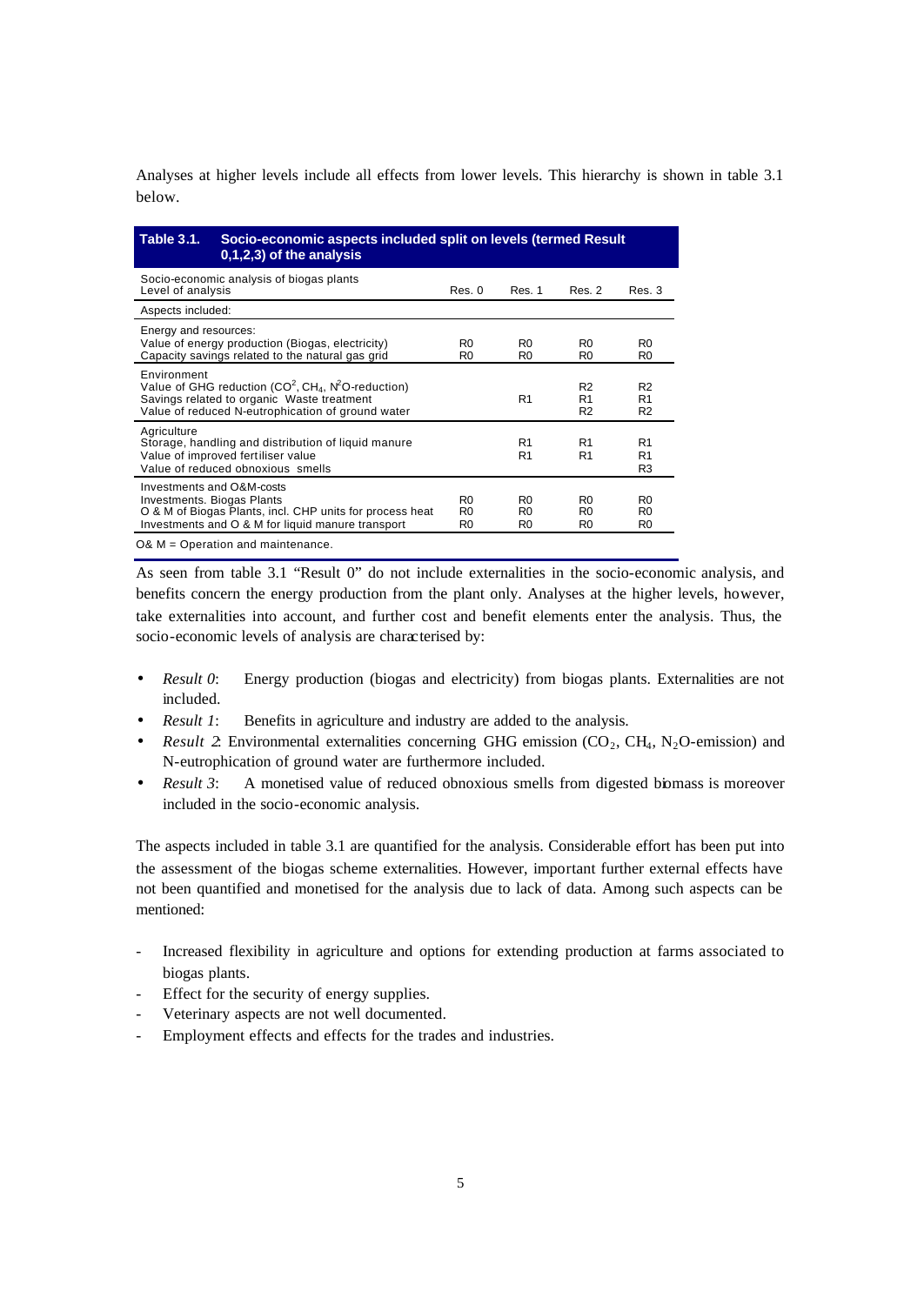#### **3.2. Monetised externalities**

Expressed in specific units (DKK/ton of biomass) monetised externalities included in the analysis are shown in table 3.2. The results shown apply for the biogas plant outlined for a treatment capacity of 550 ton/day.

| <b>Table 3.2.</b><br><b>Monetised externalities</b>                                                                                                                                                                                                             |                                                                                                                                               |  |  |
|-----------------------------------------------------------------------------------------------------------------------------------------------------------------------------------------------------------------------------------------------------------------|-----------------------------------------------------------------------------------------------------------------------------------------------|--|--|
| Monetised externalities:<br>Socio-economic value per ton biomass                                                                                                                                                                                                | Biogas plant size:<br>550 ton/day (20% waste)                                                                                                 |  |  |
| Agriculture<br>Storage, handling and distribution on liquid manure.<br>Storage savings for liquid manure<br>Transport savings in agriculture<br>Value of improved fertiliser value<br>Value of reduced obnoxious smells                                         | Monetised<br>DKK/ton liquid manure<br>1.00<br>DKK/ton liquid manure<br>0.50<br>DKK/ton treated<br>5.41<br>5.00 DKK/ton liquid manure          |  |  |
| <b>Industry</b><br>Savings related to organic waste treatment                                                                                                                                                                                                   | DKK/ton org. waste<br>125                                                                                                                     |  |  |
| <b>Environment</b><br>Value of GHG reduction $(CO_2, CH_4, N_2O$ -reduction)<br>Value of reduced N-eutrophication of ground water:<br>Liquid manure<br>Org. waste spread on farm land in reference case<br>Org. waste not spread on farm land in reference case | 22.38 DKK/ton treated<br>2.92<br>DKK/ton treated<br>DKK/ton liquid manure<br>2.77<br>12.19 DKK/ton org. waste<br>DKK/ton org. waste<br>-22.50 |  |  |

A quantification for the 550 ton/day biogas plant of the monetised externalities is shown in table 3.3. The table shows the annual costs and benefits taken into account at the four levels of the socio economic analysis. A socio-economic rate of calculation of 6% p.a. has been used, and the analysis covers the period 2001-2020. Values shown are in year 2000 price level. (1 $\epsilon$  = 7.43 DKK).

It is seen in table 3.3 that the biogas scheme is not attractive under Result 0, where it has been assumed that benefits only concern energy production from the plant. Result 0 shows a socio economic deficit of about 6.6 mio. DKK/year. However, taking into account agricultural benefits, and industry cost savings in waste disposal Result 1 shows socio-economic break-even. If the described environmental benefits (GHG emission reduction and reduced N-eutrophication of ground water) furthermore are included, result 2 shows a surplus of about 5.1 mio. DKK/year.

And including the value assumed for reduced obnoxious smells from liquid manure on fields relative to the reference the socio-economic surplus add up to about 5.8 mio. DKK/year. Thus from an extended socio-economic point of view, under Result 3 assumptions, the biogas scheme is highly attractive.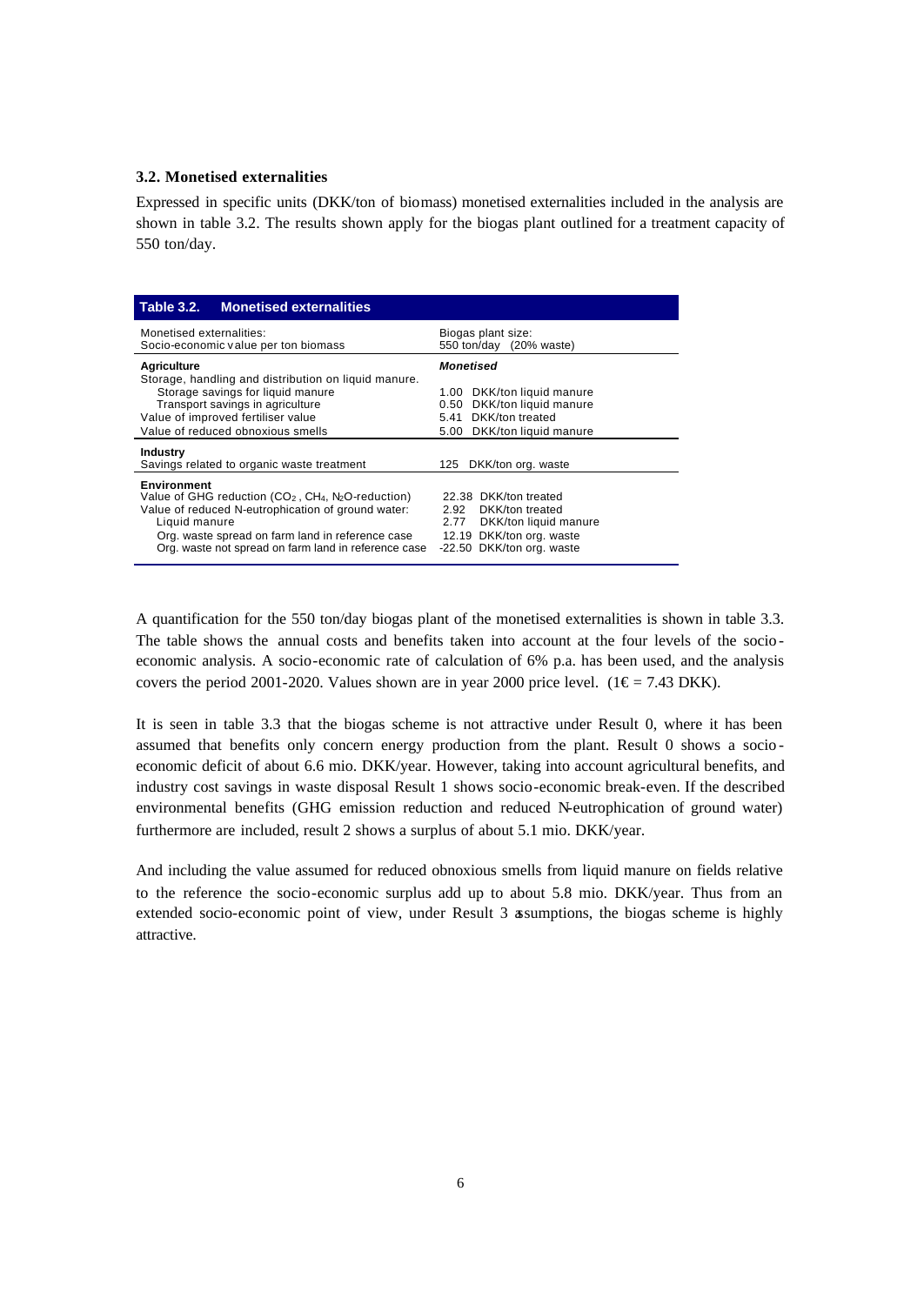#### **Table 3.3. Annual costs and benefits. Results based on biogas plant outlined for treatment of 550 ton per day**

| Socio-econonic results<br>Annual costs and benefits                           | Biogas plants size: 550 ton/day (20 % waste) |        |        |        |
|-------------------------------------------------------------------------------|----------------------------------------------|--------|--------|--------|
| Costs (levellised annuity)                                                    | Res. 0                                       | Res. 1 | Res. 2 | Res.3  |
| Investments:                                                                  | Mio. DKK/year                                |        |        |        |
|                                                                               | 5.409                                        | 5.409  | 5.409  |        |
| Biogas production/ biogas plant<br><b>Transport material</b>                  |                                              |        |        | 5.409  |
| Operation and maintenance:                                                    | 0.876                                        | 0.876  | 0.876  | 0.876  |
| Biogas production/biogas plant                                                | 4.521                                        | 4.521  | 4.521  | 4.521  |
| <b>Transport material</b>                                                     | 0.195                                        | 0.195  | 0.195  | 0.195  |
| Total                                                                         |                                              |        |        |        |
|                                                                               | 11.001                                       | 11.001 | 11.001 | 11.001 |
| Benefits (levellised annuity                                                  | Res. 0                                       | Res. 1 | Res.2  | Res.3  |
| Energy production:                                                            |                                              |        |        |        |
| Biogas sales                                                                  | 3.910                                        | 3.910  | 3.910  | 3.910  |
| <b>Electricity sales</b>                                                      | 0.456                                        | 0.456  | 0.456  | 0.456  |
| Agriculture:                                                                  |                                              |        |        |        |
| Storage, handling and distribution of liquid                                  |                                              |        |        |        |
| manure                                                                        |                                              | 0.241  | 0.241  | 0.241  |
| Value of improved manurial value                                              |                                              | 1.379  | 1.379  | 1.379  |
| Value of reduced obnoxious smells                                             |                                              |        |        | 0.723  |
| Industry:                                                                     |                                              |        |        |        |
| Savings related to organic waste treatment                                    |                                              | 5.019  | 5.019  | 5.019  |
| Environment:                                                                  |                                              |        |        |        |
| Value of GHG reduction (CO <sub>2</sub> , CH <sub>4</sub> , N <sub>2</sub> O- |                                              |        |        | 4.492  |
| reduction)<br>Value of reduced N-eutrophication of ground                     |                                              |        | 4.492  |        |
| water:                                                                        |                                              |        | 0.586  | 0.586  |
| Total                                                                         | 4.366                                        | 11.004 | 16.083 | 16.806 |
|                                                                               |                                              |        |        |        |
|                                                                               | Res. 0                                       | Res. 1 | Res. 2 | Res.3  |
|                                                                               | Mio. DKK/year                                |        |        |        |
| Difference as annuity:                                                        |                                              |        |        |        |
| Benefits - costs                                                              | $-6.635$                                     | 0.003  | 5.082  | 5.805  |

#### **3.3. GHG emission reduction costs**

In the present analysis GHG emission reduction has been assigned the external value of 250 DKK/ ton CO<sub>2</sub> equivalent reduced (33.6  $\epsilon$ ton CO<sub>2</sub> equivalent). Such value has been used in a recent study by the Danish Energy Administration. A recent EC report<sup>1</sup> concerning  $CO_2$  capture and sequestration mention as short term aim reduction costs below 30  $\oplus$  ton CO<sub>2</sub>, and 20  $\oplus$  ton CO<sub>2</sub> as a long term aim.

Monetising the value of  $CO<sub>2</sub>$  reduction is very difficult and considerable uncertain. This is e.g. reflected by results from the very comprehensive EU-project, ExternE, that express the interval of 32- 1173 DKK/ton  $CO<sub>2</sub>$  for the *damage costs* due to  $CO<sub>2</sub>$  emission. In the present socio-economic analysis, therefore, the CO<sub>2</sub> *reduction costs* achievable via utilising biogas plants are calculated for comparison.

The  $CO<sub>2</sub>$  reduction cost calculated and presented below for biogas schemes makes the alternative, the biogas scheme, break-even with the reference situation. Thus, if a calculated equivalent  $CO<sub>2</sub>$  reduction cost is below the former assumption of 250 DKK/ ton CO<sub>2</sub> equivalent reduced, the biogas project, of course, is attractive according to the previous assumptions. Results of the socio-economic analysis

<sup>&</sup>lt;sup>1</sup> European Commission: Future needs and challenges for Non-Nuclear Energy Research in the European Union. Discussion paper. February 2002.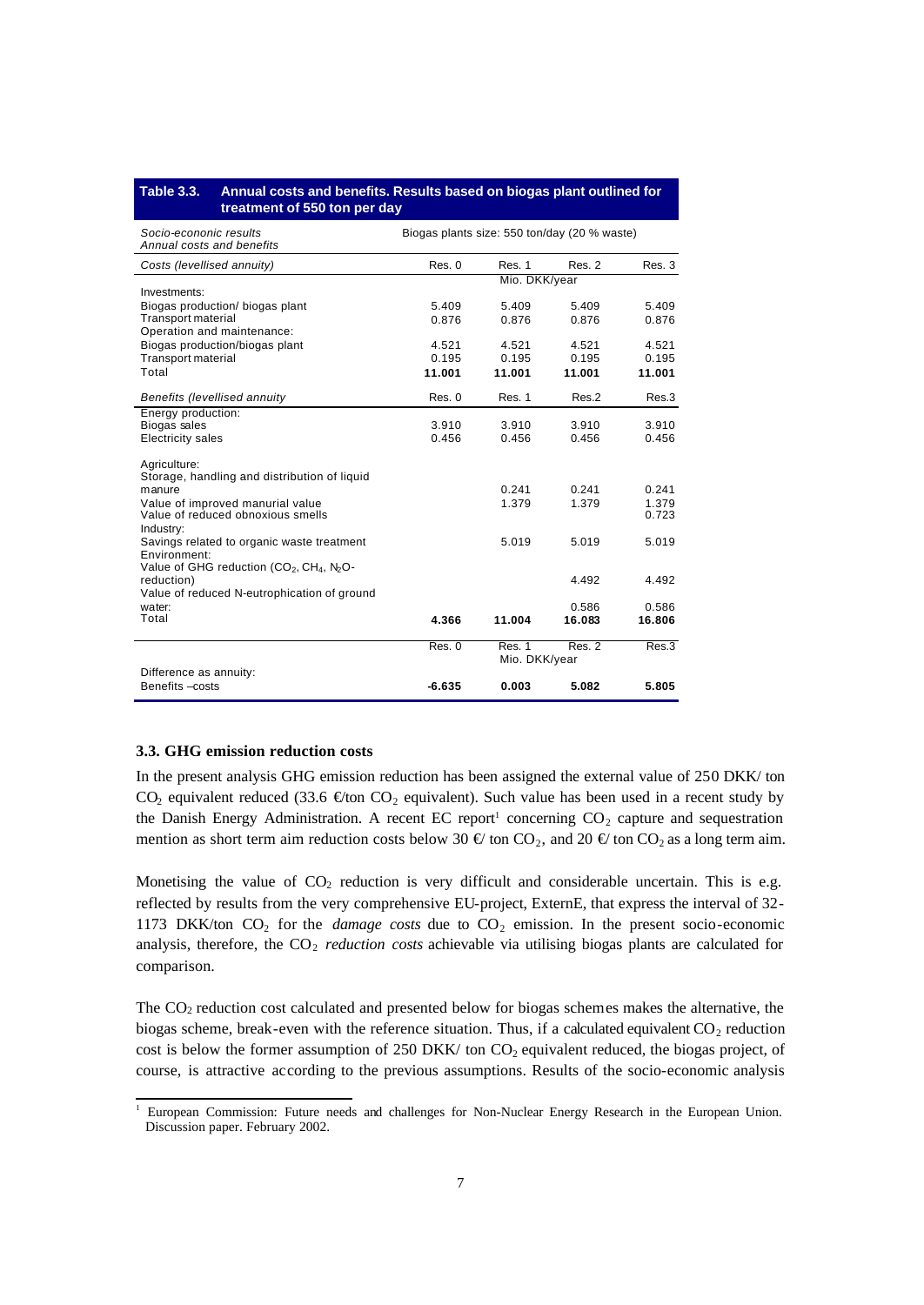expressed by this key-number allow decision-makers to interpret results based on diverse  $CO<sub>2</sub>$ reduction cost aims.

To illustrate economy of scale concerning the size of plants, results of the socio-economic analysis of the biogas plants described in table 2.1 are shown in Figure 3.1.. The figure presents equivalent  $CO<sub>2</sub>$ reduction costs achievable via biogas plants with the treatment capacities 300, 550 and 800 ton biomass per day.



From Figure 3.1 it is seen that GHG reduction costs based on Result 0 assumptions are in the order of magnitude of 400 DKK/ton  $CO<sub>2</sub>$  equivalent. The economy of scale shows gains for larger plants, indicating that the increased transport costs and transport fuel consumption for the larger plants are counterbalanced by the overall benefits.

All three plants become attractive based on Result 1 assumptions, due to GHG reduction costs below 250 DKK/ton  $CO<sub>2</sub>$  equivalent. Result 1, 2 and 3 show socio-economic GHG reduction costs below zero. Thus showing, that biogas projects may contribute important GHG reduction while concurrently generate considerable socio -economic gains.

### **3.4. Main conclusions**

The main conclusions of the socio-economic analysis of centralised biogas plant are:

• Based on Result 0 assumptions, none of the plants are attractive. Thus, the socio-economic value of the energy production, covering a 20 year period, cannot justify the deployment of biogas plants.